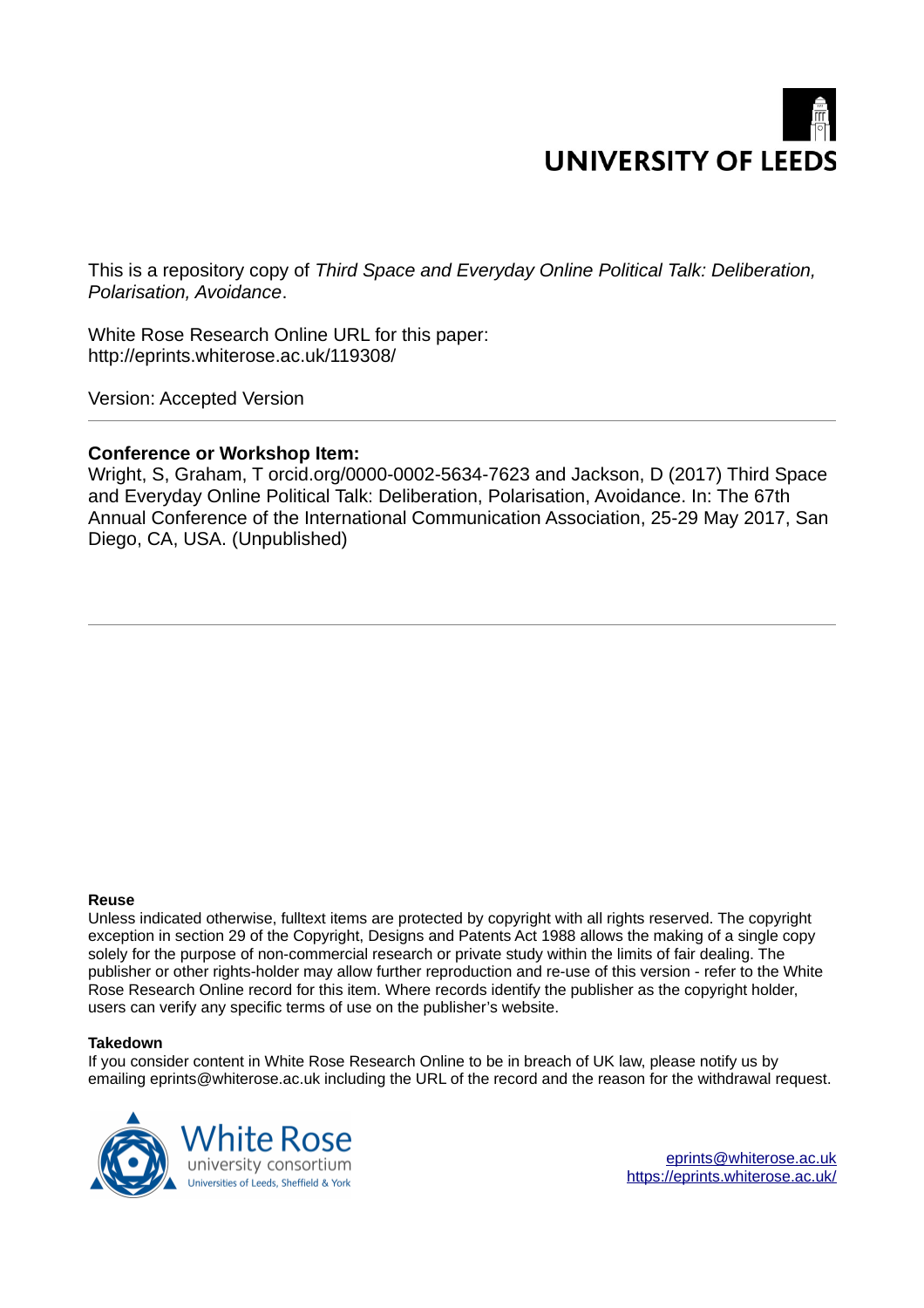

# **Third Space and Everyday Online Political Talk: Deliberation, Polarisation, Avoidance**

**Schedule Information:**

**Scheduled Time:** [Sun May 28 2017, 14:00 to 15:15](https://convention2.allacademic.com/one/ica/ica17/index.php?click_key=1&cmd=Multi+Search+View+Program+Load+Scheduled+Times&schedule_day=2017-05-28+15%3A15%3A00&highlight_box_id=239075&PHPSESSID=m4tbufrr8h3c6fnncrmfbh3dk1) **Building/Room:** Hilton San Diego Bayfront, 2 - Indigo 202A

**In Session Submission: [Social Media, Political Participation, and](https://convention2.allacademic.com/one/ica/ica17/index.php?click_key=1&cmd=Multi+Search+Search+Load+Session&session_id=1242723&PHPSESSID=m4tbufrr8h3c6fnncrmfbh3dk1)  [Engagement](https://convention2.allacademic.com/one/ica/ica17/index.php?click_key=1&cmd=Multi+Search+Search+Load+Session&session_id=1242723&PHPSESSID=m4tbufrr8h3c6fnncrmfbh3dk1)**

# **Presenters/Authors:**

 [Scott Wright \(University of Melbourne\)](https://convention2.allacademic.com/one/ica/ica17/index.php?click_key=1&cmd=Multi+Search+Load+Person&people_id=7596293&PHPSESSID=m4tbufrr8h3c6fnncrmfbh3dk1) [Todd Graham \(U of Leeds\)](https://convention2.allacademic.com/one/ica/ica17/index.php?click_key=1&cmd=Multi+Search+Load+Person&people_id=8055926&PHPSESSID=m4tbufrr8h3c6fnncrmfbh3dk1) [Daniel Jackson \(Bournemouth U\)](https://convention2.allacademic.com/one/ica/ica17/index.php?click_key=1&cmd=Multi+Search+Load+Person&people_id=8057326&PHPSESSID=m4tbufrr8h3c6fnncrmfbh3dk1)

# **Abstract:**

This paper takes forward a new agenda for online deliberation - the study of everyday political talk in 'non-political' online 'third spaces' - online communities devoted to issues such as parenting, food or sports (author 2012a, b). Online deliberation research has identified a series of problems with online debate: it often polarises with like-minded people talking to each other; disagreement and/or difficult topics are avoided; and it lacks deliberative characteristics and is plagued by trolling, flaming and curbing. This paper hypothesises that political talk in third spaces will avoid these limitations. It empirically analyses the nature of debate about the 2016 Australian federal election, in a discussion forum devoted to parenting. It finds that debates are broadly rational, with limited negative discursive behaviours. While participants lean to the left, there is significant crosscutting political talk and disagreement and debates focus on 'sensitive' topics such as immigration and marriage equality.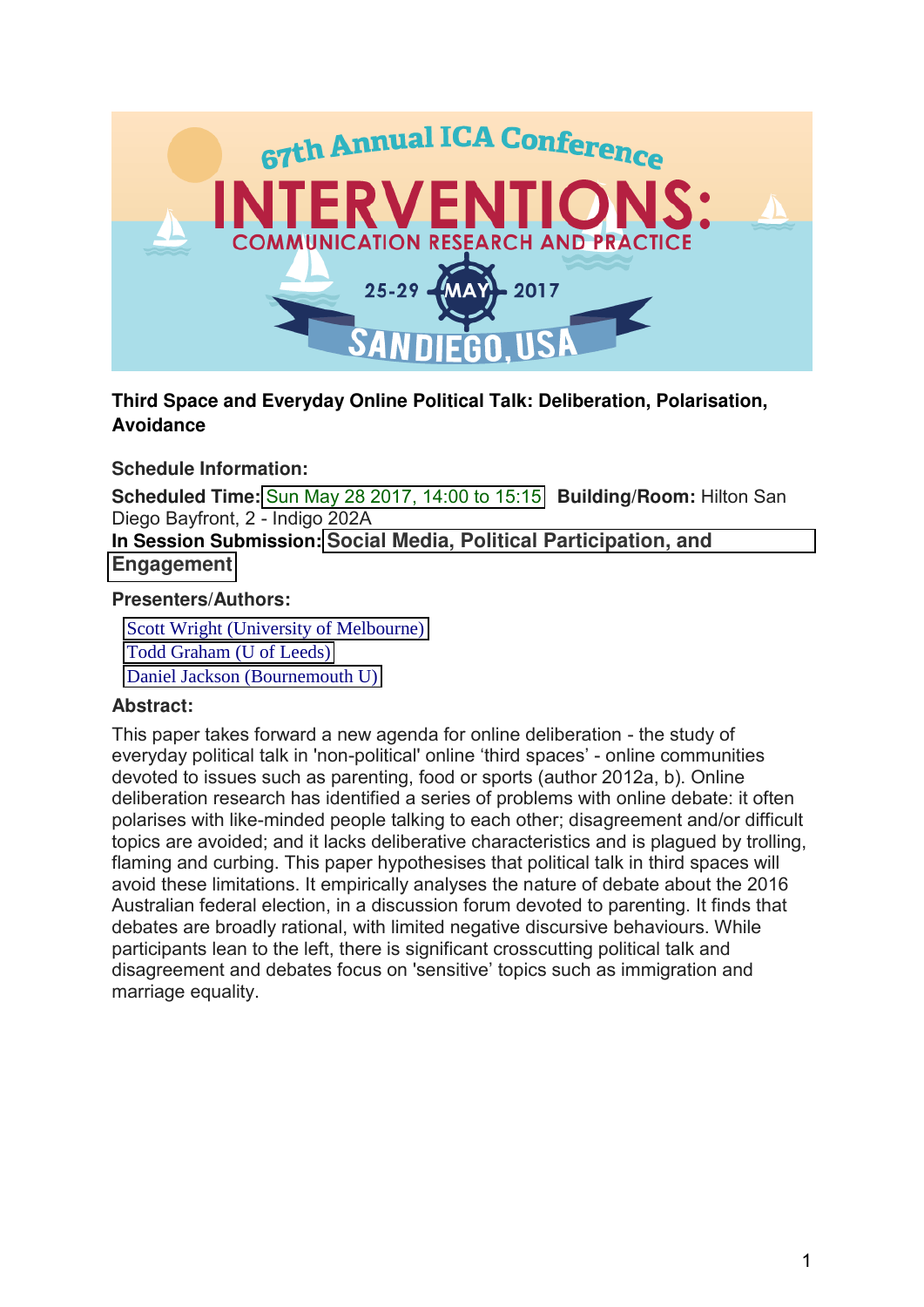# **Third Space and Everyday Online Political Talk: Deliberation, Polarisation, Avoidance**

# **Introduction**

Everyday political talk is the foundation stone of the public sphere (Habermas 1974: 49) and a "fundamental underpinning of deliberative democracy" because "through everyday political talk, citizens construct their identities, achieve mutual understanding, produce public reason, form considered opinions, and produce rules and resources for deliberative democracy." (Kim and Kim 2008: 51) Political talk is, quite simply, crucial to the healthy functioning of democracy and citizenship (Dahlgren 2006: 282) because it facilitates political knowledge, engagement and opinion change (Price and Cappella, 2002; Huckfeldt et al. 2004) and can lead people to take or call for political actions (Author B et al 2016). Political talk can do this because it encourages shared perspective building or complementary agency: intersubjective processes whereby people link their personal ideas, issues, and actions with one another, cultivating political agency, solidarity and community (McAfee) 2000: 134). The potential for everyday political talk to positively influence public opinion formation, civic/community identity and political participation has led many people to posit it as an answer to the *apparent* democratic malaise afflicting many Western democracies.

While everyday political talk and participation is normatively desirable for many, achieving it in practice is difficult (Putnam 2000; Eliasoph 1998). It is thought that the Internet might facilitate such talk and action because it has: "redefined the practices and character of political engagement" and made "it easier for the political to emerge..." by creating greater opportunities for talk from the bottom up Dahlgren 2015: 29). However, a number of important criticisms of online political debate have been identified. First, online political debate online polarises (Smith et al. 2014). This is problematic because "the benefits of deliberation depend on disagreement, which is defined in terms of interaction among citizens who hold divergent viewpoints and perspectives regarding politics" (Huckfeldt et al 2004: 11; Delli Carpini, Cook, & Jacobs, 2004). Second, people avoid talking about politics or talk in 'safe' places on 'safe' subjects where others hold similar views, undermining deliberation (Eliasoph, 1998; Conover & Searing 2005; Mutz 2006). Third, studies of online deliberation typically identify a small minority of people that 'dominate' debates (e.g. Kies 2010). Deliberation requires an equal opportunity to participate (Dahlberg 2001). Active minorities might crowd out/silence other participants or sets the topic/terms of debate. Fourth, studies of political debate in online political forums often find limited evidence of deliberation, with debate descending into aggressive "flame wars", trolling, and people talking at each other rather than listening and debating (e.g. Davis 1999, Wilhelm 2000) and resources for deliberative demotracy." (Kim and Kim 2008: 51) Political talk is, quite simply, crucial to the healthy functioning of democracy and citrizenship<br>(Dahlgren 2006: 282) because it facilitates political kno

This paper takes forward a new agenda for online deliberation: the study of everyday political talk in non-political online, 'third spaces' (author 2012a, b). The paper empirically analyses the discursive nature of everyday online political talk about the 2016 Australian federal election in one such third space: an Australian discussion forum devoted to parenting. The paper addresses four research questions:

1. To what extent do people engage in rational-critical debate?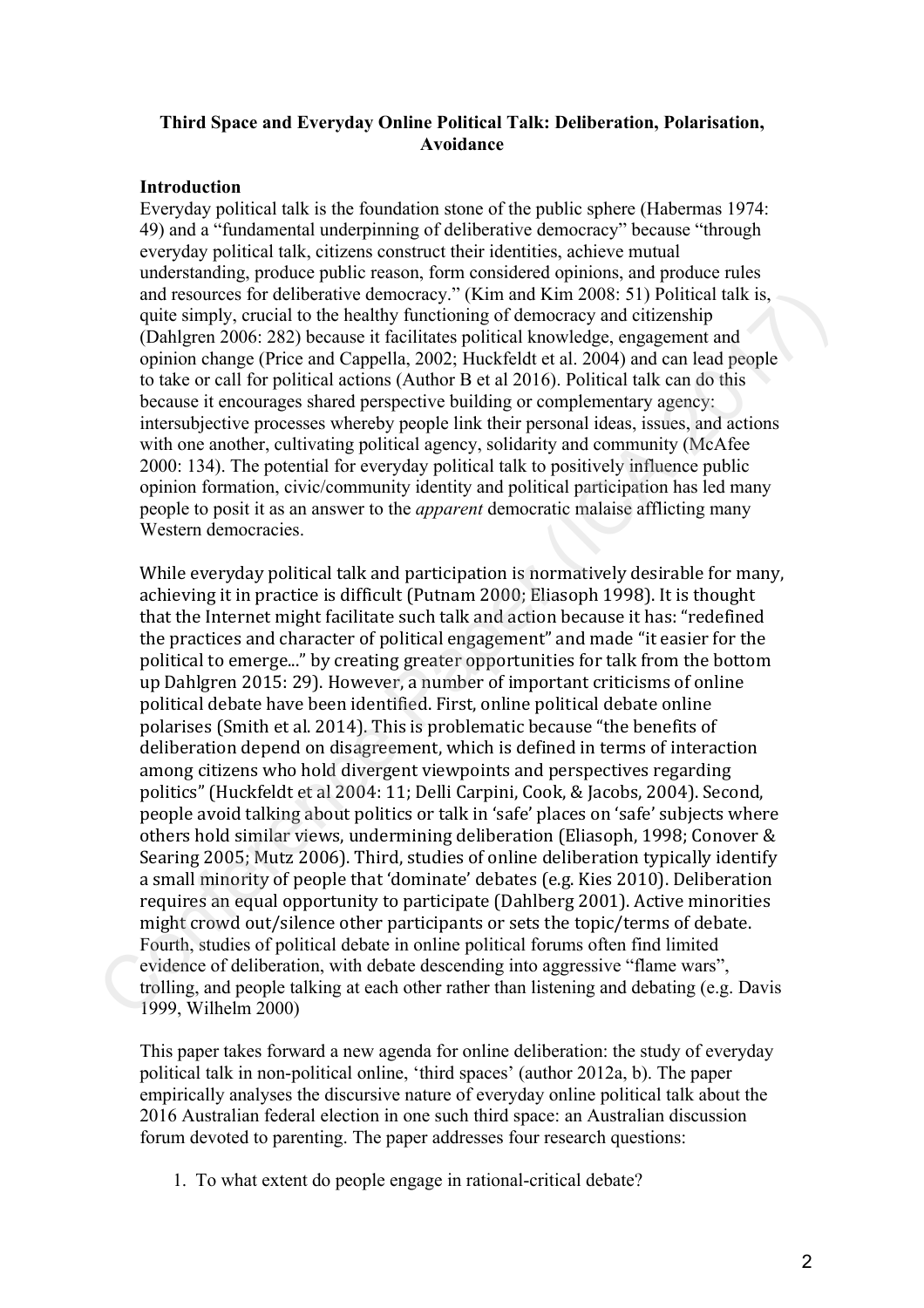2. To what extent do people engage in crosscutting (left-right) or polarised political talk?

3. To what extend do debates involve disagreement, and do people talk about sensitive topics?

4. How do people talk about the process of voting, and do people offer support and advice on the process of voting?

As will be explained in more detail below, the paper hypothesises that everyday political talk in third spaces has the potential to overcome some of the key criticisms of online political debate, and will be of a high discursive quality:

- H1. Political talk in third spaces will be rational, critical and discursive
- H2. Political talk in third spaces will be civil, with limited flaming, trolling and curbing
- H3. Political talk in third spaces will be crosscutting, with people from the left talking to the right
- H4. People will discuss sensitive political topics such as immigration and asylum and climate change
- H5. Super-participants will be play a positive role in shaping debates

First, the paper outlines the concept and key characteristics of "third space". Second, the paper outlines the argument as to why everyday online third spaces might mitigate some of the problems associated with political debate online. Finally, the paper presents a detailed empirical analysis of nearly 700 comments posted in three threads that focus directly on the election. This is combined with an over-arching analysis of all participants.

### **The Third Space**

At its most basic, a third space is an online public space that exists beyond home (first space) or work (second space) where people can come together for informal conversation and socialising. The concept of third space is built on a critique of Ray Oldenburg's concept of third place. As the name suggests, third places are *place based* spaces; the common denominator is the location of the participants and that community can thrive: "The third place is a generic designation for a great variety of public spaces that host the regular, voluntary, informal, and happily anticipated gatherings of individuals' and is a core setting of informal public life" (1999: 16) including pubs and cafes and community hangouts. Oldenburg argues that third places perform a crucial role in the development of societies and communities, helping to strengthen citizenship and thus are "central to the political processes of a democracy" (1999: 67). While important, Oldenburg believes that third places are declining (and often wholly absent) in America. In part, Oldenburg (1999: 77) blames television and the Internet: he dismisses virtual community and the network society as a "myth" arguing "the new, corporately-controlled technological order has so atomised the citizenry that the term 'society' may no longer be appropriate." political talk thin this spaces has the potential to occreto some of the key eriticisms<br>of of online political debate, and will be of a high discursive quality:<br>
H1. Political talk in third spaces will be rational, critic

While Oldenburg was highly critical of the internet, scholars such as Rheingold (2003), Schuler (1996), Bruckman and Resnick (1995), and Wellman (1998) have suggested that online communities might be akin to, or are, a kind of third place. As Rheingold (2003: 10) notes: "It might not be the same kind of place that Oldenburg had in mind, but so many of his descriptions of third places could also describe the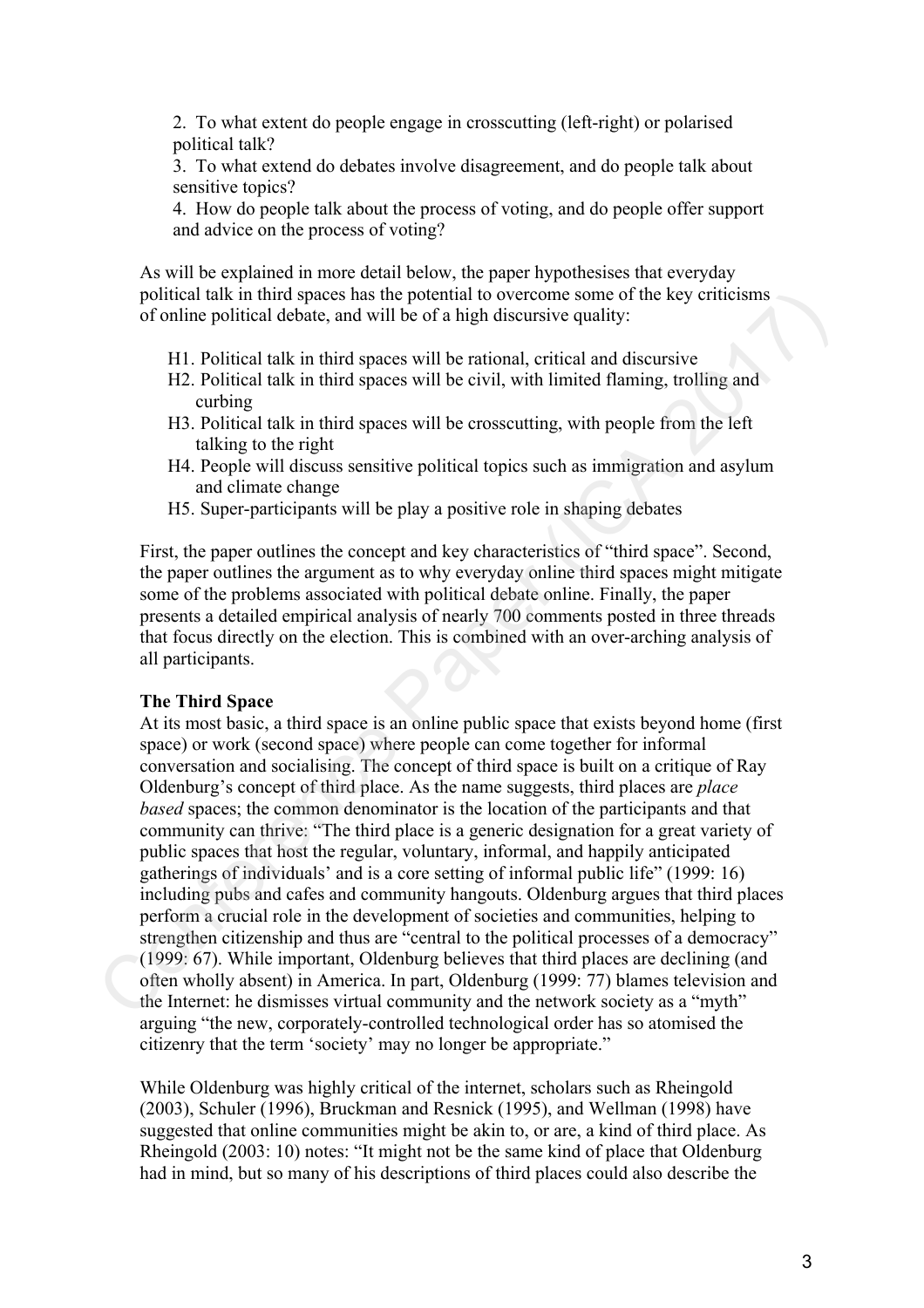WELL [online community]. Perhaps cyberspace is one of the informal public places where people can rebuild the aspects of community that were lost when the malt shop became a mall." Oldenburg identifies a series of participatory and environmental characteristics that must feature for a third place to exist. This includes a group of regulars who help to set a light-hearted tone to the debate.

The concept of third space re-theorises key aspects of Oldenburg's participatory and structural characteristics (Author 2012a, b; Author et al., 2016). First, and arguably the most important difference, is that third spaces *do not* privilege place-based forums over issue (or other) based communities. Second, rather than using the idea of regulars, we use the concept and typology of super-participants. Authors (2014) identify three types of super-participant: super-posters (SP1s) who create a lot of content (at least 2000 posts); agenda-setters (SP2s) who seed new threads; and moderators and facilitators (SP3s) who manage the debate and are broadly equivalent to a landlady or landlord. Super-participants help to set the tone and topic of debate, and provide a kind of glue that holds virtual space together. Third, Oldenburg argues that cutting edge humour – the kind that would be offensive in other social contexts – enhances bonding in third places and is thus a positive environmental characteristic. The greater fluidity and (often) weaker social bonds in third spaces means that such talk is more likely to be problematic and thus civility is an important criteria. Having outlined some key aspects of third place and how this varies in third space, we now turn to why we hypothesise that third space might provide an important avenue for political talk.

# **Third Space and Political Polarisation**

The potential for political polarization to occur online is widely recognized. There was initial hope that the internet would decrease polarization by broadening people's range of social connections (McKenna & Bargh, 2000) and by lowering the sense of social presence which, in turn, might reduce the perceived risk of political disagreement (Bargh, McKenna, & Fitzsimons, 2002; Stromer-Galley, 2003). However, the more widely held view is that online political debate becomes polarised. Often associated with Sunstein's (2001) *Daily Me*, the fear is that the ability to determine what political media one consumes will allow 'narrowcasting' – people will choose to avoid content that they disagree with and associate with people who hold similar views to their own. For Van Alstyne and Brynjolfsson (1997: 3–4), this is because: "If IT provides a lubricant that allows for the satisfaction of preferences against the friction of geography", such as communicating with like-minded people, the internet might lead to apparently "local heterogeneity" to "give way to virtual homogeneity as communities coalesce across geographic boundaries." Research has found political polarization in a wide range of online spaces including political blogs (Gilbert et al. 2009: 2; Adamic and Glance, 2005; Hargittai, Gallo, and Kane, 2007; Lawrence et al. 2010), Twitter (Smith et al. 2014; Himelboim et al., 2013; Lorentzen, 2014; Conover *et al.*, 2011) and discussion forums (Wilhelm 2000; Davis, 1999; Hill and Hughes, 1998). Surveys, meanwhile, identify that there is a more general trend of talking politics with like-minded people (Mutz, 2006). the most important difference, is that that spaces do not privilege place-based ion<br>were issue (or other) based communities. Second, rather than using the idea of<br>regulars, we use the concept and typology of super-partici

We hypothesise that polarization is less likely to occur in third spaces and that debates will be crosscutting (H3). First, to polarize requires that people have relatively fixed political identities that they can coalesce around. The stronger a person's political partisanship, the more likely it is that their discussion network will be homogenous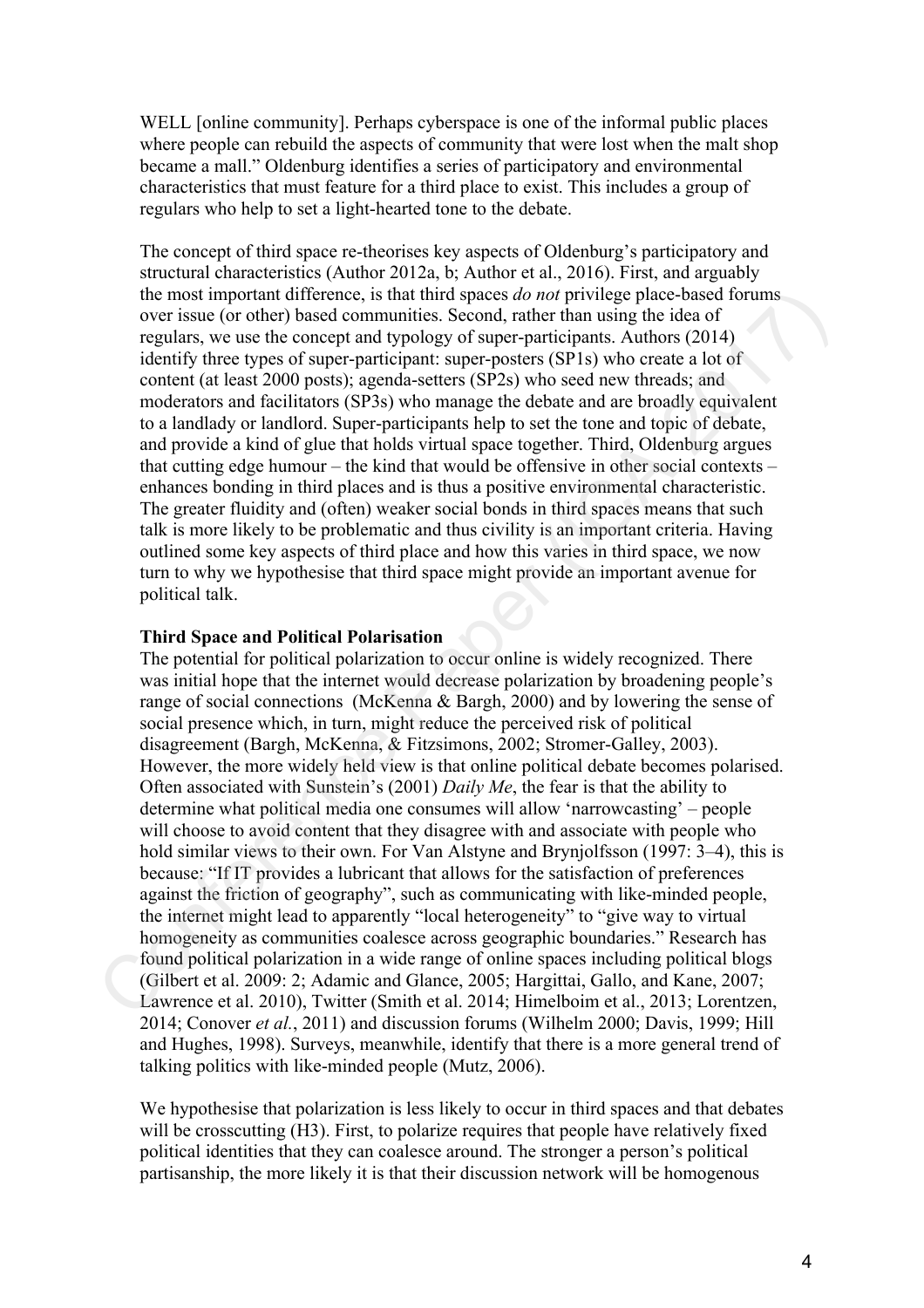(Brundidge 2011). It seems more likely that people will be more political partisan in politically defined spaces. People must actively choose to visit political forums, and it follows that these people are likely to be politically minded and have stronger political views. In third spaces, the shared tie may be geographical or interest-based, but crucially the tie is *not* political and this makes cross-cutting political talk more likely – be it by choice or inadvertently. Recent empirical analyses of online polarization has found that while online political discussion is positively associated with a heterogenous political discussion network that contradicts Sunstein's 'Daily Me', it remains relatively weak and "people are not exactly lining up to expose themselves to political difference online…" (Brundidge 2011: 695). Wojcieszak and Mutz (2009: 50) also analyse whether online debate leads people to exposed to political disagreement, finding that this is most likely where talk emerges incidentally and is not the main focus of the forum and when people are less politically informed: "Internet users who are not sufficiently engaged in politics to selfselect into explicitly political online chat rooms or message boards inadvertently encounter political views online in hobby and interest groups in particular."

# **Third Space and the Avoidance of Politics**

Research shows that people avoid talking about politics; talk only in 'safe' places or on 'safe' subjects where they perceive others to hold similar views (Eliasoph, 1998; Conover and Searing 2005, 277; Mutz and Martin, 2001; Mutz 2006; Noelle-Neumann 1984); and block or unfriend people with whom they disagree – particularly weak ties (John and Dvir-Gvirsman, 2015). Avoidance undermines deliberation. Even if the discursive environment is heterogenous "a person's political *network*" may not be: "hearing the other side takes place at the level of discussants within a network rather than within some larger, aggregate social context" (Mutz 2006: 12). Building on a classic study conducted nearly 50 years ago, it is hypothesised that political talk in third spaces is harder to avoid. First, political talk often "comes up unexpectedly as a sideline or marginal topic in casual conversation" (Lazarsfeld et al., 1968: 153). Me, it cremation calical method with the prople are not exactly liming up to expose<br>
(Her), it can be the distance of the aperture conference paper (CF). (Figured 2011: (995), Wojcieszak and<br>
Mut (2009: S0) also analyse w

While third spaces are a *form* of virtual community with a group of super-participants that may have relatively strong ties and sense of community identity, it is not that easy for them to just turn off political talk (Bello and Rolfe, 2014: 135). Furthermore, the discussion in third spaces has a fluidity that facilitates a wide range of weak ties too – and these are particularly important to overcoming polarization and the avoidance of politics (Mutz (2006: 54). Put simply, we believe "fragmentation theory makes little sense once we move beyond the politically oriented communicative landscape" (Author B and 2011: 29). Thus we hypothesise that people will engage in political disagreements (H1) across party lines (H3) and on sensitive political topics (H4).

# **Third Space and Discursive Inequality**

Online political debates (and online political participation in general) are often found to have highly active minorities that dominate activity (Davis 2005; Author 2006, 2007). This is problematic for some theories of deliberation, which typically argue that deliberation either requires broadly equal participation, or at least the opportunity to deliberate equally (Dahlberg, 2001, 2004). However, recent empirical studies of online political debate – from across both formal party spaces and everyday spaces such as help communities – have found that these "super-participants" often perform a positive discursive role, facilitating debates, setting the tone, and encouraging new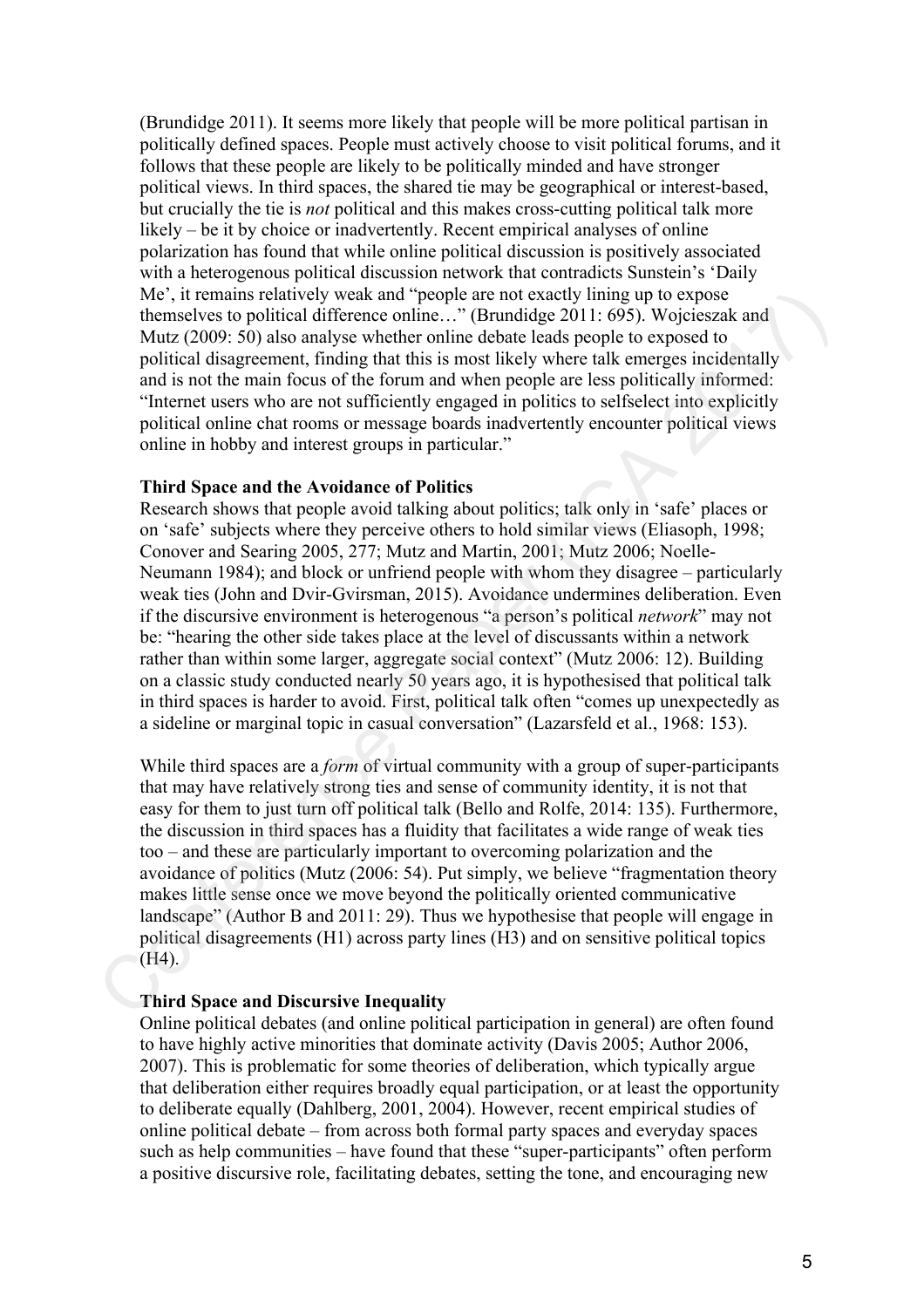users (Albrecht 2006; Author B and Author A 2014; Kies 2010). Building on both Oldenburg's positive analysis of the role of 'regulars' in third places, and the more positive analyses of the impact of frequent posters in online political debate, it is hypothesised that "regulars" or "super-participants" have a positive impact on debate (H5).

### **Third Space, Deliberative Breakdown and Incivility**

Online political talk is often found to lack deliberative qualities (Wilhelm 2000; Davis 1999, 2005), though findings do vary – in part due to different definitions of what is considered civil (Papacharissi 2004) and deliberative (Author A 2012a). There is also significant unease about incivility – flaming, trolling, and attempting to shout down or silence opposing views – particularly in anonymous online spaces (e.g. Santana 2014). Uncivil content may be exacerbated online because it is positively associated with network virality: "incivility has become an even greater bête noire online than on television" (Mutz 2015: 171, 174). While some criticize civility as a new form of censorship (Limbaugh 2011), others argue that 'uncivil' media, such as polarised and often confrontational US radio and television talk shows, can have significant negative democratic effects (Bennett 2011; Mutz 2015).

We hypothesize that political talk in third spaces will be of a high deliberative quality across several criteria. In part, this is because of the weaker potential for polarization and avoidance as discussed above (H3, H4). However, we also contend that community norms, the 'regulars', moderation, and other design choices can help to encourage more deliberative and civil talk (H5). First, we hypothesise that political talk in third spaces will be rational and critical (H1): people will use evidence to support claims rather than make assertions and that people will engage in political disagreements. Second, we hypothesise (H2) that debates will be civil, with limited flaming, trolling and curbing.

# **Methodology**

This study uses a quantitative and qualitative content analysis of online debates about the 2016 Australian Federal Election in an online discussion forum/community devoted to parenting. We chose to focus on an online parenting community build around a threaded discussion forum because such spaces often feature the social and environmental characteristics of a third space - and our initial analysis indicated the forum was a third space. We focused on a political event (rather than a more diffuse account of politics) for several reasons. First, we have previously captured political talk using broad definitions of politics either reading all of the messages (Author B and Author A 2014) or using keywords to identify the political debate (Authors B, C and A 2016). The focus on a formal political issue is, thus, original. A national election was chosen because it is a key moment in democratic/civic life. As noted previously, there have been a surprisingly limited number of studies of everyday online political talk about elections as most scholarship focuses on how the political elite communicates online. Second, while we are in favour of broadening out definitions of the political, critics are concerned that results might be more a logic of the definition than a reflection of actual political talk. This approach avoids this criticism. We selected the specific case because we wanted a strong national and it has a strong Australian identity. Second, we initially chose a parenting forum because we wanted to compare the data with existing research on UK parenting forums. 1999, 2005), loough findings do vary – in part due to different definitions of what is<br>desired erivel (Papecharissi 2004) and deliberative (Author A 2012a). There is also<br>significant uneses about incivitity – flaming, tot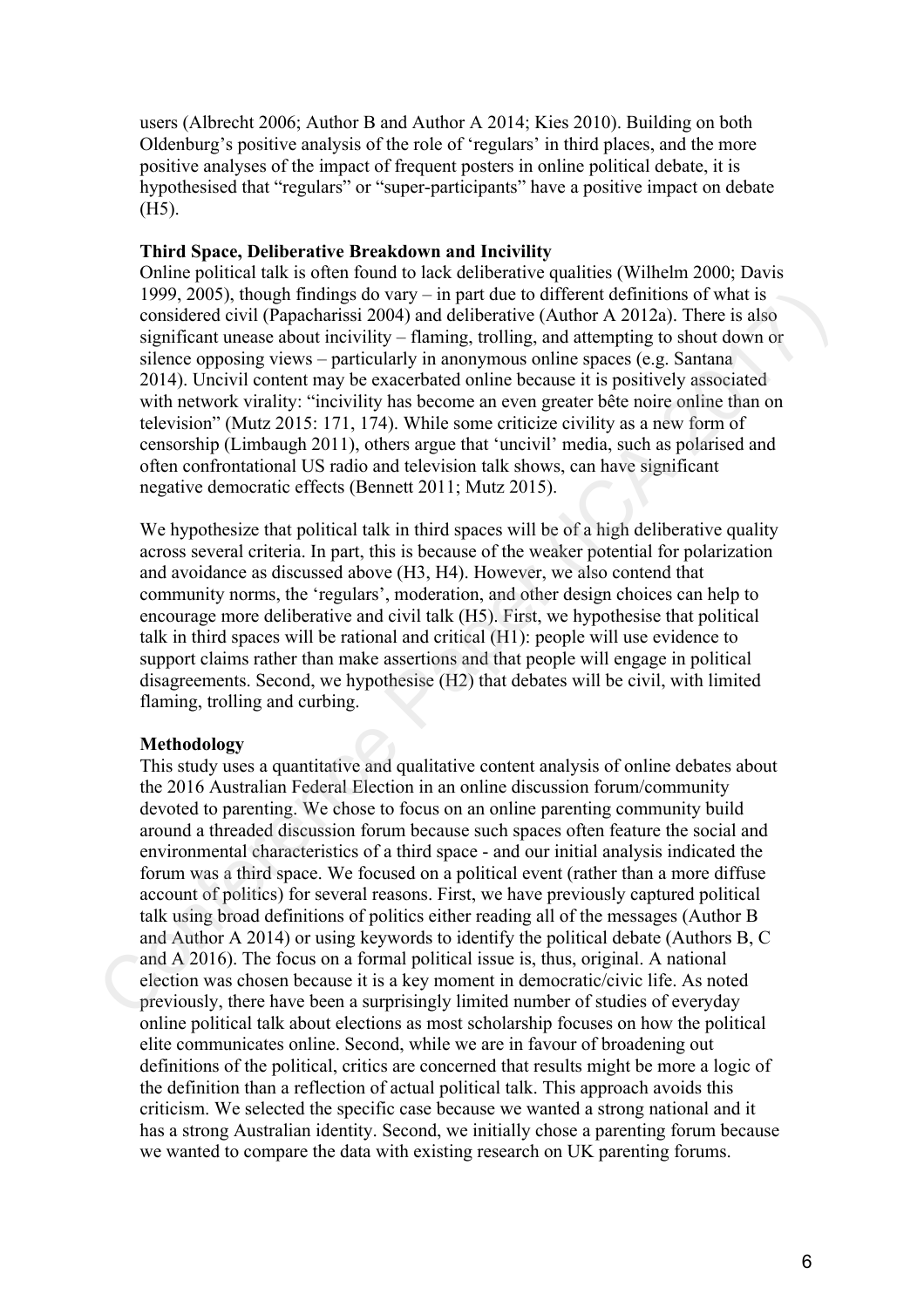The method adopted for this study was a manual content analysis. Data was collected from the forum using a web-scraper, and stored offline in a database. To identify threads that focused on the election we manually searched the thread list as there were issues with the website's search function. These threads were all in a political subforum (news and current affairs). Combined, this may weaken some of the key normative benefits of third spaces such as the proposition that political talk is harder to avoid in third spaces. In practice, we discovered that there was limited talk about the election outside of this section –perhaps because moderators moved other threads into one big election thread to maintain continuity. One single thread accounted for 95% of all the posts across the 3 election threads. This moderation policy is likely to further impact debate.

The principal method for analysing the nature of the debate was content analysis. We divided the content analysis framework into four separate sections, and they were coded in four phases to increase reliability. The coding manuals were tested and refined, and coders were trained to enhance reliability. Inter-coder reliability testing was conducted using the Re-Cal platform and were found to be reliable:

|                                          | Krippendorff's | Agreement $(\% )$                                                                 |
|------------------------------------------|----------------|-----------------------------------------------------------------------------------|
|                                          | Alpha          |                                                                                   |
| <b>Election Codes</b>                    | .72            | 88.9                                                                              |
| Topic of Debate                          | $.85*$         | 99.3                                                                              |
| Nature of Debate                         | $87*$          | 95.6                                                                              |
|                                          |                | Table 1: Reliability Test Results ( $N=71$ ) (*Includes codes with 100% agreement |
| recorded as 1.0 for perfect reliability) |                |                                                                                   |

# *Phase 1: Nature of Debate*

First, we will present our method for analysing the nature of debate. Our initial step was to analyse the discursivity of debate: messages were coded as a *standalone comment* when they did not reply to another message; coded as a *Seed* message if they were at the start of a thread; a *reply* when messages replied to another message; or a *reciprocated exchange* when there was a comment, reply and a further reply. Second, we analysed whether a message was a *rational claim* or an *assertion*: was a claim supported with some kind of reason or evidence or was it just a claim? For example, "Labor's negative gearing policy is crazy because it will harm the middle class" would be coded as a rational claim whereas "Labor's negative gearing policy is crazy" would be coded as an assertion. Finally, we coded for *critical reflection*: a rationalised claim that directly challenges or refutes another claim in the thread or beyond. This is indicative of crosscutting political talk. The final step was to analyse for negative behaviours. We coded for *degrading* comments that attempted to lower the character, quality, esteem or rank of another participants or the participant's claims e.g. 'you're an idiot'; 'you don't know what you're talking about'; 'it is stupid to argue that climate change is real'. *Curbing* messages were attempts to suppress or restrict another participant's claim, argument, position, opinion, or statements in general. This includes statements like 'you don't belong in this forum', 'shut up', and 'you need to stop posting'. Finally, *flaming* was coded in messages where people used foul language or were aggressive. We also coded for one further positive behaviour, when users *acknowledged* other users with words of encouragement, compliments, thanking and statements of sympathy such as 'you're amazing', 'great work', and 'thanks for your support'. into one big clection thread to maintain continuity. One single thread accounted for \$5% of all the posts across the 3 deteion threads. This magnetic mole is self-<br>the principal method for analysing the nature of the deba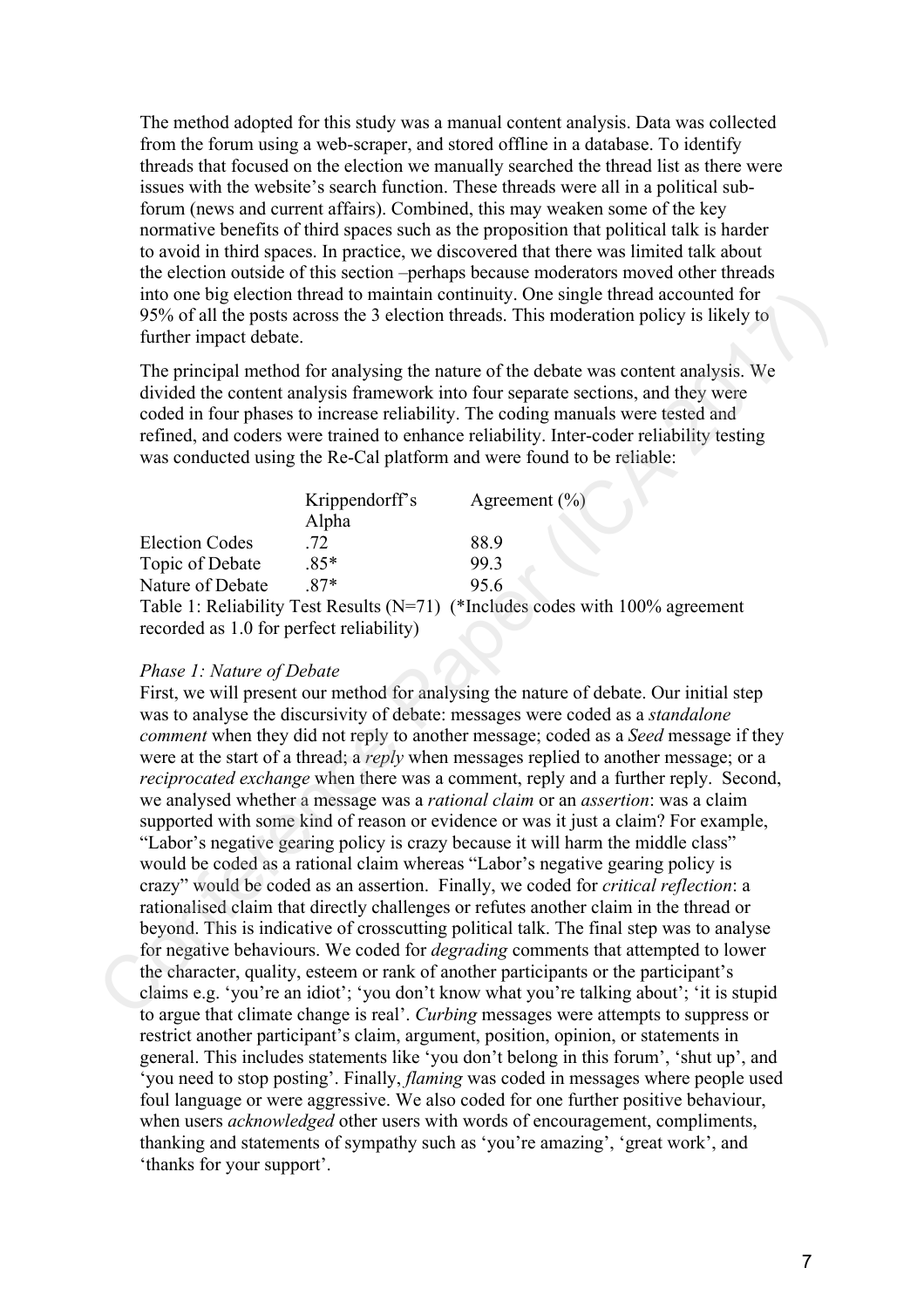Alongside these codes, we also recorded whether a poster was a super-poster (more than 2,000 posts); the total number of posts made in the three threads by each participant; and whether the post was made my a moderator or community staff (which was clearly identified) to add granularity to the analysis and to allow us to assess the impact of super-participation and the regulars (Author B and Author A, 2014).

# *Phase 2: Topic of Comments*

Our third phase focused on what we had identified as key topics in the election, to see the extent to which they have been picked up and commented on within the forum. This is not an exhaustive list, though having read all of the comments we believe it did cover a significant amount of all of the political talk. This was not a dominant code (in other words, if people talked about the environment and infrastructure in the same comment it would be coded twice):

- Environment: climate change, agriculture, animals;
- Asylum and Immigration: turnbacks, offshore detention, rights of immigrants, integration of immigrants
- Indigenous Affairs: land rights, indigenous education, health, equality, racism towards indigenous Australians
- Science and technology: research, science, space, tech industry
- Education: schools, universities, childcare/pre-school
- Economy: budget, deficit, growth, health of economy, who people trust to run economy, unemployment, jobs
- Housing and Real Estate: rental prices, negative gearing, house costs, house building, apartment block development
- Infrastructure: roads, public transport, airports, NBN and internet cabling
- Health and welfare: Medicare, Centrelink, benefits, hospitals, doctors

# *Phase 3: Political Views and Polarisation*

This set of codes analysed whether each individual participant in the thread expressed either a direct political affiliation (e.g. 'I support the Greens') or a general political affiliation (e.g. 'I vote for left-leaning parties'). We used this to analyse the spread of political affiliations of users; the total numbers of comments of people from the left and right (by marking every comment from someone said they voted Labor or left with their view); and whether people engaged in crosscutting political talk between left and right. Occasionally, people made who they voted for explicit without specifying a party or stating a left/right affiliation (e.g. "I believe in higher taxation and a strong welfare state and more funding for schools" would be coded as leftleaning; statements such as "I believe in marriage equality" were not coded as this can apply to left or right). As this proved reliable, we included these as well as left or right. Where people stated which party they supported or voted for, this was coded as their political view throughout. If people stated they voted in a certain direction, we checked their other posts to see if there were specific statements of support for a party. Similarly, where no political affiliation was given in the first comment of a poster, we checked their other comments to see if a political affiliation was given. Where people contradicted themselves (very rare), this would be coded as unclear. Our categories were: Left, Labor Party, Liberal, National, Green, Independent Right, Independent Left, Independent unspecified (states supports independents with no other clarifying information), Left, Right (including statements such as I support the Our third phase focused on what we had identified as key topies in the clettion, to<br>even the extent to which they have been picked up and commented on within the forum.<br>This is not an exhaustive list, though having read a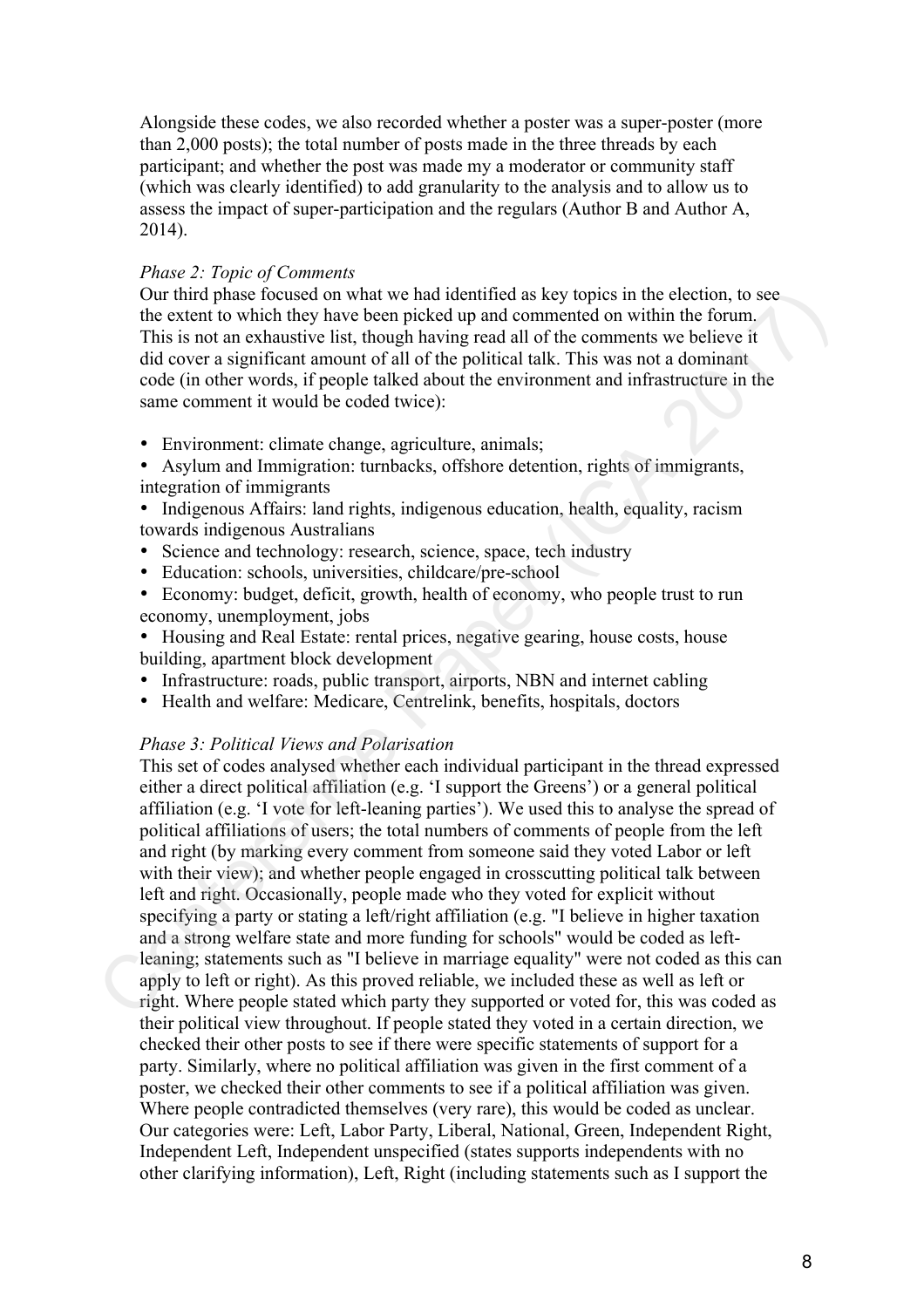Coalition), undecided (e.g. I am still thinking, I am not sure) and unclear (where no view was given, or it was unclear/contradictory). To analyse polarisation, we linked people's political views to the discursive structure of the debate to see whether people identifying as left or right (and so on) were engaging in debate with each other, and how.

# **Political Affiliation and Polarisation**

There were 71 users participating in the three election threads of the forum. A user is considered a participant if they post at least once. For each of these users we further identified which parties or ideology they identified with. Table 1 shows that 28 participants self-identified as left, Labor or Green, with only 13 users identifying as a conservative voter. A further 29 users were either unclear or undecided about their political alignment. This indicates that this third space has the *potential* for crosscutting political talk, though participants appear to lean to the left.

| Table 1: Political Affiliation<br>Political | No. of posts | No. of users            | No. of Super-                                                                                                                                                                                                                                       | No. of                                                                           |
|---------------------------------------------|--------------|-------------------------|-----------------------------------------------------------------------------------------------------------------------------------------------------------------------------------------------------------------------------------------------------|----------------------------------------------------------------------------------|
| Identification                              |              |                         | posters                                                                                                                                                                                                                                             | comments by                                                                      |
|                                             |              |                         |                                                                                                                                                                                                                                                     | Super-posters                                                                    |
| Left                                        | 194          | 20                      | 8                                                                                                                                                                                                                                                   | 62                                                                               |
| <b>Right</b>                                | 11           | 3                       | $\mathbf 2$                                                                                                                                                                                                                                         | 8                                                                                |
| Labour                                      | 83           | 3                       | 3                                                                                                                                                                                                                                                   | 79                                                                               |
| Liberal                                     | 131          | 5                       | $\overline{2}$                                                                                                                                                                                                                                      | 14                                                                               |
| <b>National</b>                             | $\bf{0}$     | $\boldsymbol{0}$        | $\overline{\mathbf{0}}$                                                                                                                                                                                                                             | $\bf{0}$                                                                         |
| Green                                       | 88           | 5                       | $\overline{\mathbf{3}}$                                                                                                                                                                                                                             | 55                                                                               |
| Independent<br>unspecified                  | 6            | $\overline{\mathbf{4}}$ | 0                                                                                                                                                                                                                                                   | $\bf{0}$                                                                         |
| <b>Undecided</b>                            | 13           | $\overline{\mathbf{3}}$ |                                                                                                                                                                                                                                                     | 11                                                                               |
| Unclear                                     | 66           | 26                      | 14                                                                                                                                                                                                                                                  | 30                                                                               |
| Total                                       | 594          | 71                      | 33                                                                                                                                                                                                                                                  | 259                                                                              |
|                                             |              |                         |                                                                                                                                                                                                                                                     | This imbalance is compounded because people from left commented more frequently. |
|                                             |              |                         | On the right, there was one Liberal-affiliated user that posted the majority of<br>comments. We also analysed the 'super-posters' (users who had posted more than<br>2000 comments on the forum) and discovered that while there were only 3 super- |                                                                                  |
|                                             |              |                         | posters who were self-declared Labor voters, they were extremely active within the                                                                                                                                                                  |                                                                                  |
|                                             |              |                         |                                                                                                                                                                                                                                                     |                                                                                  |

This imbalance is compounded because people from left commented more frequently. On the right, there was one Liberal-affiliated user that posted the majority of comments. We also analysed the 'super-posters' (users who had posted more than 2000 comments on the forum) and discovered that while there were only 3 superposters who were self-declared Labor voters, they were extremely active within the thread. These three Labor supporters combined were responsible for 79 of the comments, highlighting the dominant role their voice played within the election debates. Right leaning and Liberal associated 'super-posters' were infrequent posters, by comparison, with only 22 comments combined. Super-posters in total contributed 31% of the total number of posts, which slightly less than overall average. Focusing on the top 10 posters within the three threads, they had made 65% of the comments. Further discrete analysis is required of their posting behaviour. However, given the overall positive findings, in which they were key participants, they can be said to have had a positive impact on debate (H5 – Graham and Wright 2014)

While there were some inequalities in participation, there is still a significant amount of crosscutting political talk (40%) in which someone who self identifies as from the left engages with someone identifying as from the right (figure 1). So while most posts came from people with a left-leaning affiliation, posters from the right actively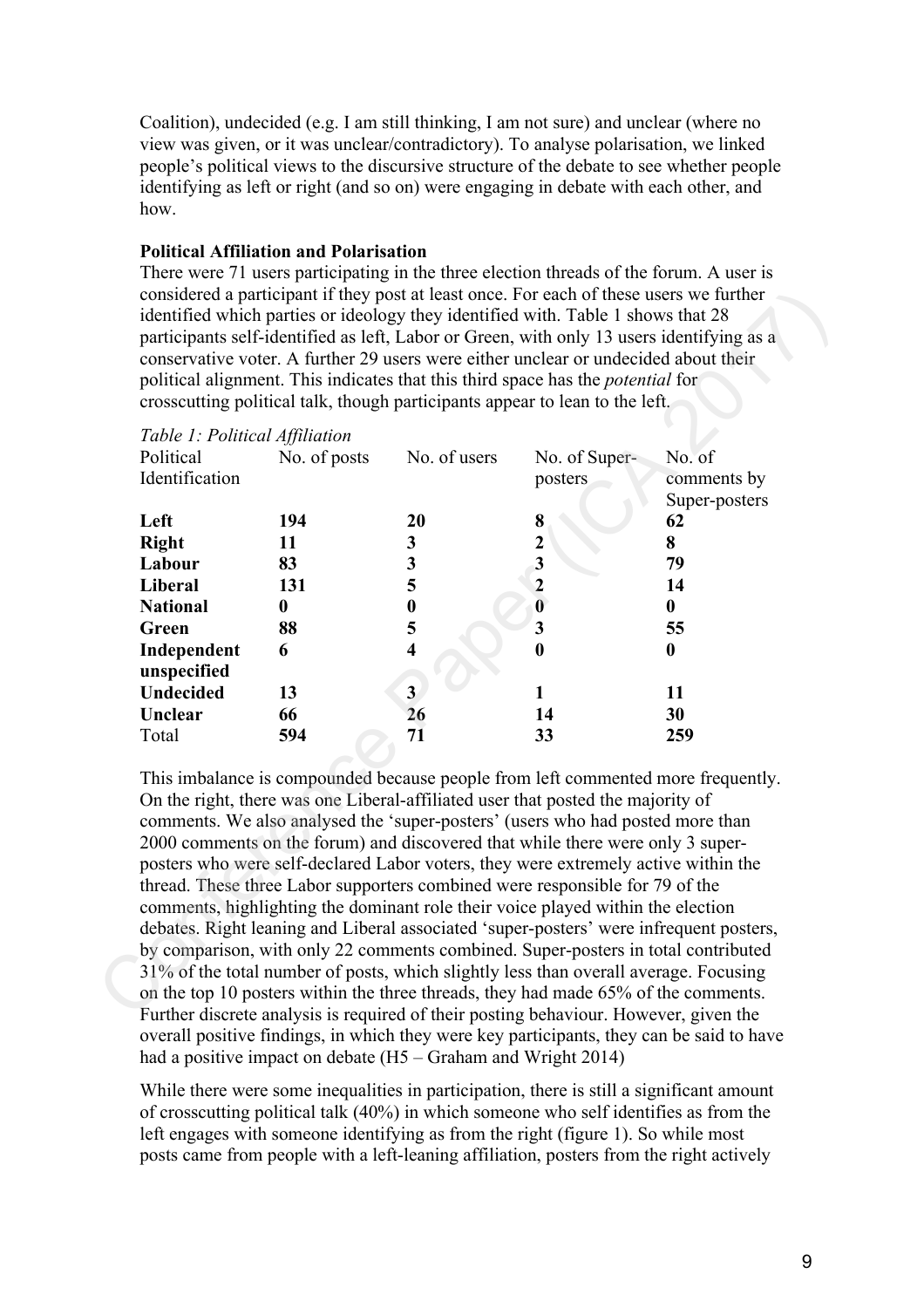engaged in these debates (and avoiding talking amongst themselves completely – see figure 1).

The crosscutting political talk is visualised in figure 2 using a social network analysis map created with NodeXL. In the map, users are clustered by affiliation, so Labor voters are in G2 and Liberal voters are in G5 and there is a significant amount of debate (as visualised by the lines) between these groups. Indeed, the dominant profile is for people to engage across different political affiliations, with relatively limited debate amongst explicitly likeminded (e.g. green-green, Labor-Labor) people. This supports hypothesis 3.



*Figure 1: Cross-cutting political talk*



*Figure 2: Social Network Analysis of Crosscutting Political Talk* 

Note: G1=left; G2=Labor; G3=unclear; G4=undecided; G5=Liberal G6=Green G7=unclear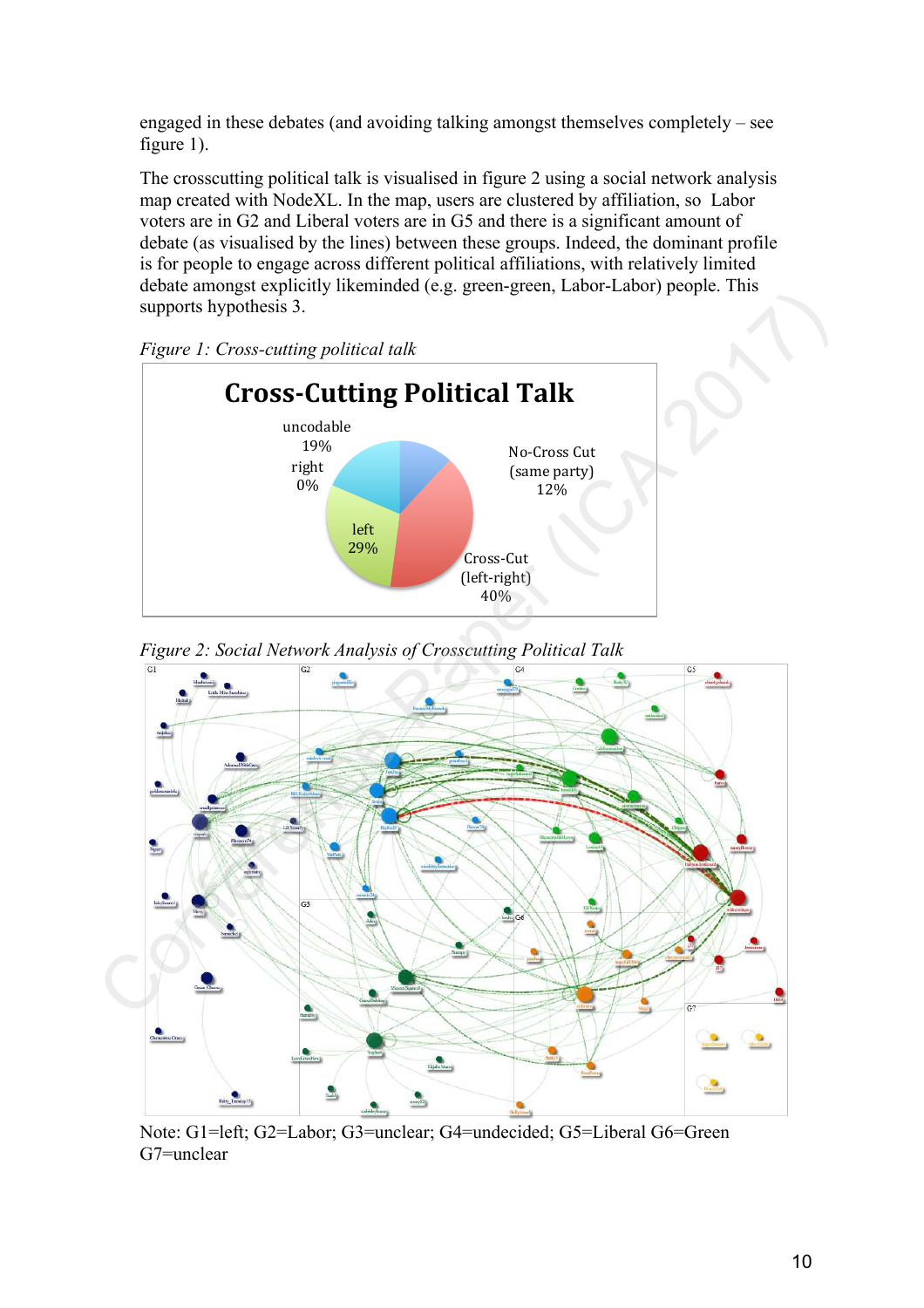While the analysis shows that people are engaging with people who hold a different perspective, this does not necessarily mean that they actually disagree with each other. It might be that people avoid disagreement and debates become more homophilous than is apparent in the network structure. To analyse this, we coded for whether people agreed, disagreed, or whether there was neither (e.g. where no opinion/argument given – neutral statements). As would be expected, most posts were neutral (43%), but where an opinion was expressed it was more likely to disagree with another poster (33%) than to agree (24% - see figure 3). The next step was to determine whether these agreements and disagreements were occurring amongst people with similar or dissimilar views. As shown in figure 4, the majority of disagreement occurred when talk was crosscutting and so, overall, the debates had a significant amount of critical, discursive debate (H1).





*Figure 4: Impact of Crosscutting Talk on Levels of Agreement* 



# **Nature of Debate**

Within the election threads we found that 81% of posts were 'reciprocated exchanges'. A 'reciprocated exchange' differs from a simple 'reply' (18% of posts) and is used to identify the third or more response within a debate. This illustrates that conversations in the election threads are not one-way (as further highlighted by the fact that only 1% of the posts were "standalone comments"), but rather that they were interactive with users engaging in a reciprocal discussion (H1).

In the context of the significant amount of crosscutting political talk with arguing and debating, we might expect there to be deliberative breakdown. However, we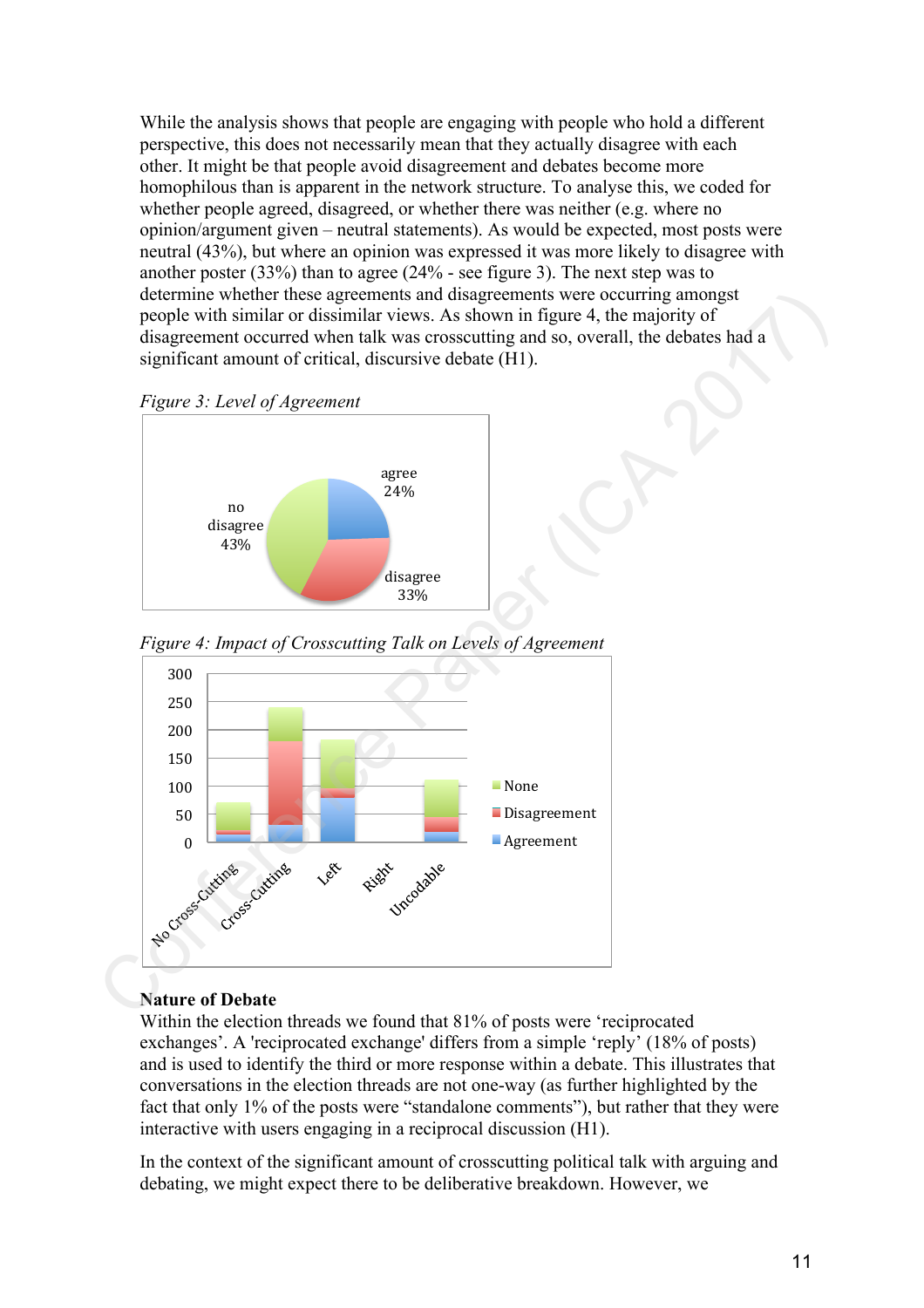identified a reasonably high level of supportive and positive acknowledgements between users on the thread and very low levels of degrading, curbing, and flaming (H2 – see Figure 2). When we consider the topics of debates were often quite difficult and orientated around sensitive issues – for example around asylum seekers – and that the exchanges were highly interactive, the results suggest these debates were deliberative.



*Figure 5: The Nature of Debate* 

Figure 5 indicates that the quality of debate is good, with 47% of comments coded as a "rational claim" compared to only 15% of comments coded as "assertions" (15%). A further 15% were "critical reflections" (15%), showing that relatively few users provided counter claims that were specifically in response to another user's argument (though, as noted previously, most posts are neutral and so this figure is somewhat distorted). This broadly supports hypothesis 1.

A closer analysis into the content of the debates suggests users find ways to relate to other users who hold differing political alignments and attempt to find common ground with each other. Users illustrated a constructive and considerate type of engagement where they reflected and expanded upon another user's claim rather than blatantly disagreeing with it. This is reflected in a specific debate in which a few leftaligned users discuss with a couple of liberal voters their similar views on social issues such as marriage equality and asylum seeker rights. A few users expressed surprise at their shared views and further attempted to understand where their differences emerged.

This display of genuine and civil deliberative political discourse emphasises the value of the forum as a third space. It highlights how everyday political talk online helps individuals to construct their own civic identity while also enables them to contextualise their own views amongst others in their community. The practice of finding common ground with each other also helps develop a sense of empathy and mindfulness with differing views, further strengthening the bonds between members of the community and provoking some of the users to consider alternative perspectives.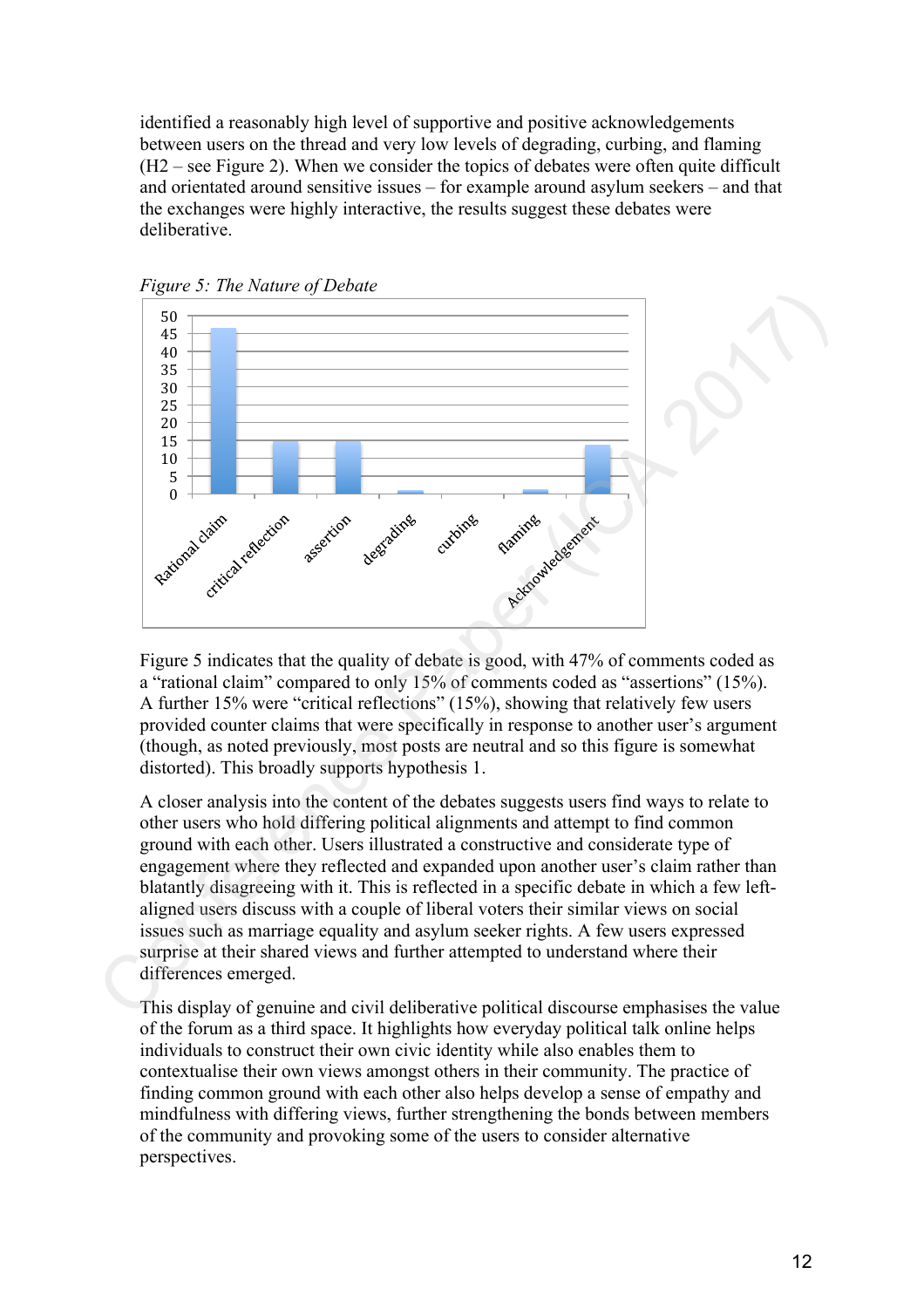# **The 'Too Difficult' Box?**

There were three key themes that were prominent in the election threads. First, there was a large amount of discussion around asylum seekers and immigration (22% of all posts), much of which was about a revulsion for Pauline Hanson and the far right. Second, discussions about the economy were prominent (11% of all posts) with users comparing the two major parties' differing approaches to economic policy. Third, discussion around marriage equality was quite common (9% of all posts). There was ubiquitous support for marriage equality with lots of frustration over the proposed plebiscite and Turnbull; many users voiced their desire for the bill to be passed and to stop wasting time and taxpayers' money. It was noticeable that the environment and real estate were barely mentioned (2% and 0.3% of all posts respectively). There was also a notable lack of discussion surrounding indigenous affairs (only one post mentioned indigenous issues and that was in relation to the first indigenous woman to be elected into the House of Representatives).





The analysis of topics indicates that people did not avoid difficult or sensitive topics (Mutz 2006; Eliasoph 1998) and there was critical debate on issues such as immigration and asylum – supporting hypothesis four. Discussion of marriage equality, however, was homogenous with many Liberal voters critical of the parties' own policy for a plebiscite. This is not particularly surprising as the policy was the result of a deal between the left and the right of the Liberal Party when Malcolm Turnbull took power and national surveys indicate it is highly unpopular.

# **Conclusion**

The findings suggest that third spaces provide an important arena for everyday political debate. The debates analysed here were of a high quality overall, and did not feature many of the issues identified with online deliberation. Indeed, the results support each of the 5 five hypotheses. Overall, the political talk was critical in tone, with people engaging in deep debates rather than standalone comments and generally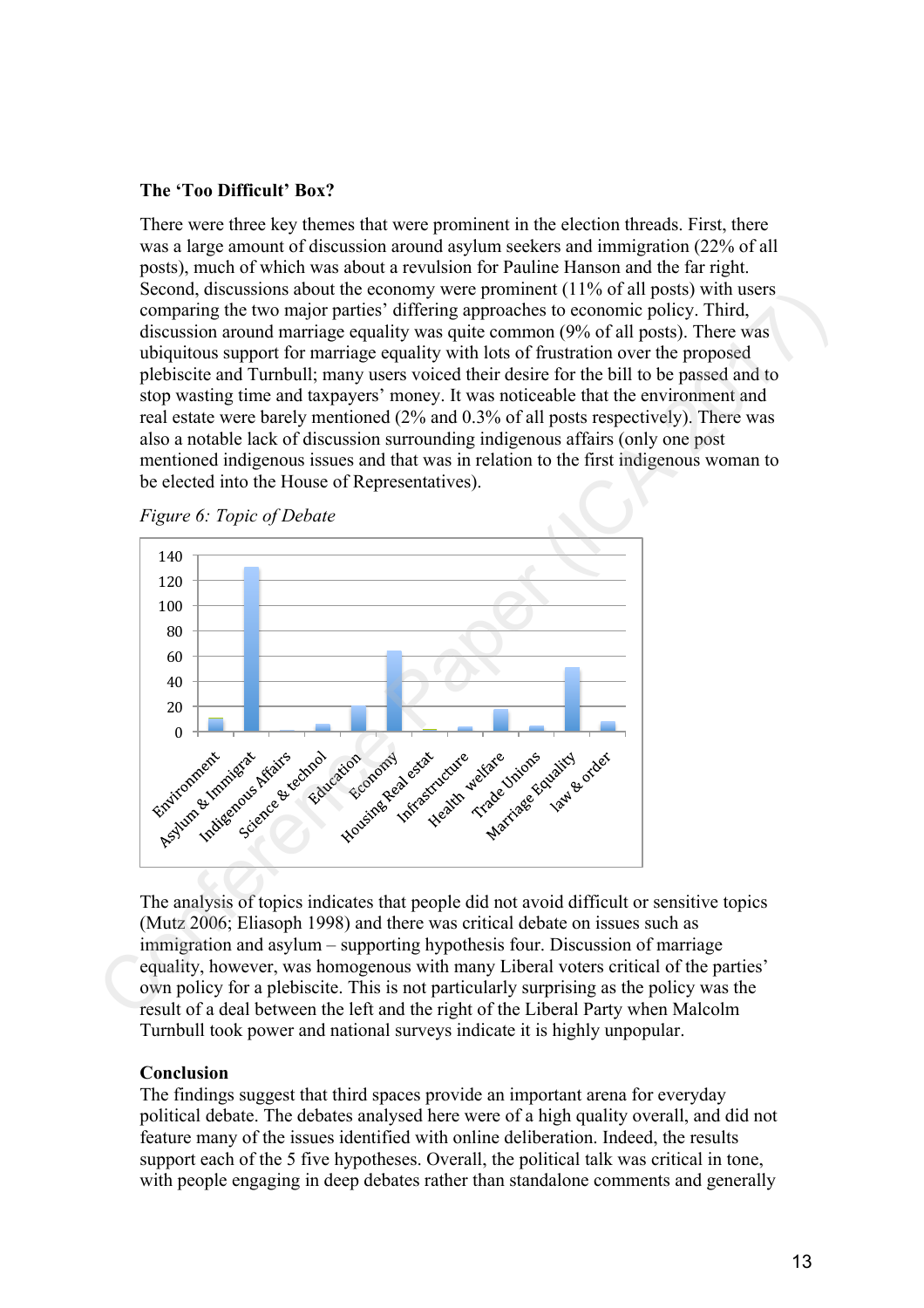using evidence to support claims (H1). Similarly, there was very limited evidence of negative discursive behaviours (H2). These findings are rather different to many studies of political debates in political forums (e.g. Davis 1999, 2005; Wilhelm 2000). This appeared, in part, to be because of a supportive environment with a shared interest and many people knew each other and had trust – key features of third spaces (Author A 2012b). The moderators did not play a significant role within the thread, though they did move other threads to these to centralise the talk. Although participants were predominantly from the left, crosscutting political talk was relatively common (H3) and often involved disagreement – supporting survey research by Wojcieszak and Mutz (2009) and Brundidge (2010). Participants with right-leaning views were acknowledged by left-leaning people with phrases like "we still love you" or "we shall agree to disagree". This created a relatively easy platform for more right-winged users to voice their opinions. The topic of debate was dominated by sensitive political issues (H4) such as asylum and marriage equality, which makes the tone of the debate all the more impressive – suggesting that people did not avoid political talk (Eliasoph 1998; Mutz 2006). Within these different characteristics, super-participants seemed to play an important role in helping to set the tone and structure (H5), though furher research is necessary to unpack their actual impact (Graham and Wright 2014). relatively common (H3) and other involved disagreement – supporting survey integration<br>research by Wojcieszak and Mutz (2009) and Brundidge (2010). Participants with<br>righ-leaning views were acknowledged by left-leaning pe

While these results suggest some promise for political talk, there are limitations. First, this is an individual case study, using a small sample, and during an atypical election period. Second, it would add greater weight and validity to the findings if they were compared with debates on the same topic and time in a political discussion forum. Third, the case study was a parenting forum. It seems likely based on anecdotal evidence that the vast majority of posters are women and gender is likely to at least partially help to explain the positive findings presented here. More research is, thus, sorely needed.

### **References**

Adamic, L. and Glance, N. (2005), 'The political blogosphere and the 2004 US election: Divided they blog', paper presented at the WWW 2005 2nd Annual Workshop on the Weblogging Ecosystem, Chiba, Japan, May.

Albrecht, S. (2006), 'Whose voice is heard in online deliberation? A Study of participation and representation in political debates on the internet', *Information, Communication & Society*, 9(1), 62–82.

Author A (2012a),

Author A (2006)

Author A (2007),

Author A (2012b),

Author A, B and C  $(2015)$ 

Author B and Author A (2014)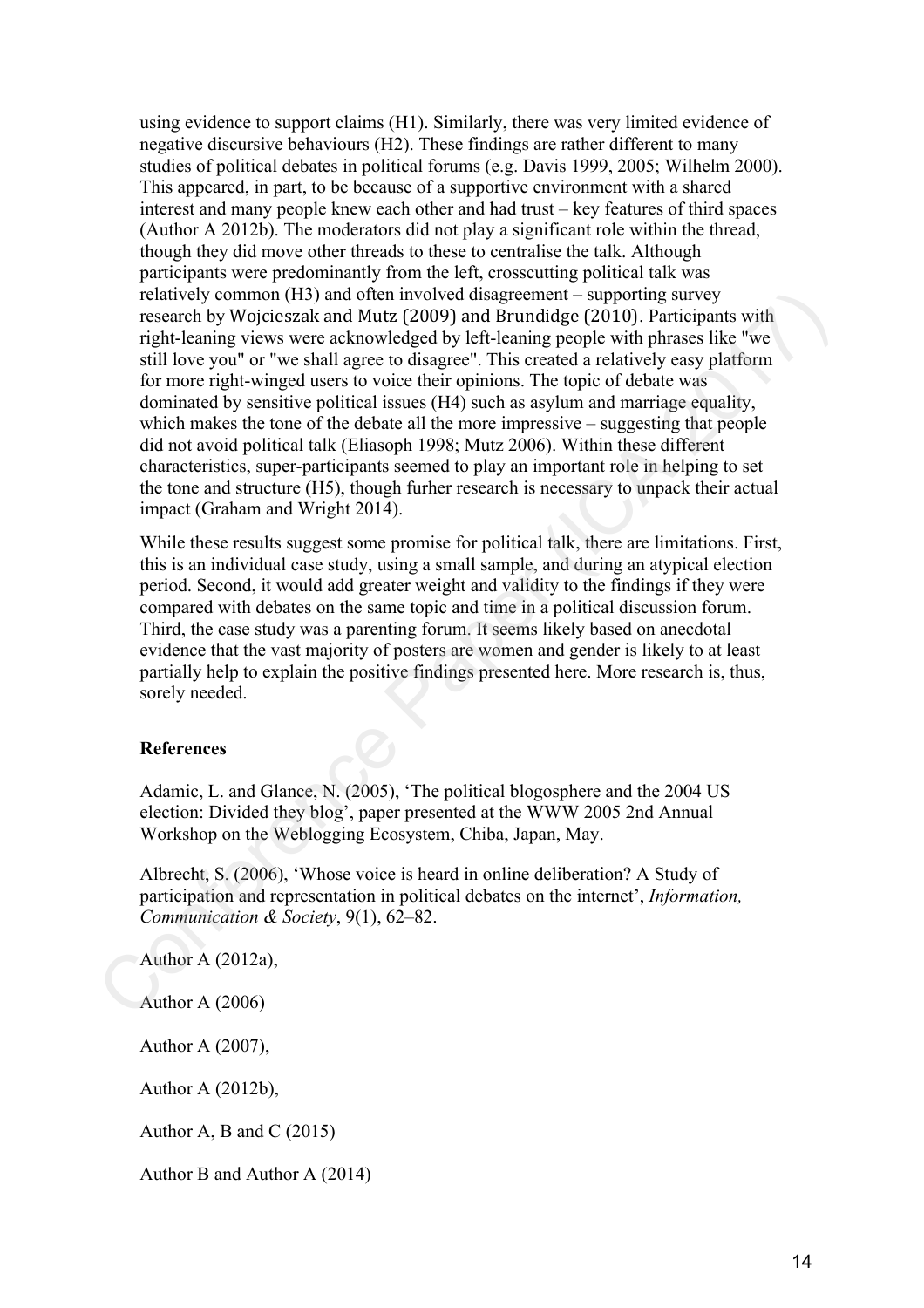Author B, Author C and Author A (2016)

Author B and (2011)

Bello, J. and Rolfe, M. (2014), 'Is influence mightier than selection?', *Social Networks*, 36: 134-146.

Bennett, W.L. (2011), 'What's Wrong with Incivility? Civility as the New Censorship in American Politics'. Available at: http://ccce.com.washington.edu/projects/assets/working\_papers/Bennett-What's-Wrong-with-Incivility-CCCE-WP-2011-1.pdf Bennett, W.J... (2011). What's Wrong with Inevidity? Civitity as the New Censorship<br>
in American Politics . Available at:<br>
http://occoc.com.washington.edu/projects/assets/working\_papers/Bennett-What's-<br>
Wrong-with-Inevidi

Bruckman, A., and Resnick, M. (1995), 'The MediaMOO Project: Constructionism and Professional Community', *Convergence*, 1(1): 94-109.

Brundidge, J. (2010), 'Encountering "difference" in the contemporary public sphere: The contribution of the internet to the heterogeneity of political discussion networks', *Journal of Communication*, 60(4): 680–700.

Conover, M.D., Ratkiewicz, J., Francisco, M., Goncalves, B., Flammini, A., and Menczer, F. (2011), 'Political Polarization on Twitter', *Proceedings of the Fifth International AAAI Conference on Weblogs and Social Media*.

Conover, P. & Searing, D. (2005), 'Studying 'Everyday Political Talk' in the Deliberative System', *Acta Politica*, 40: 269-283.

Dahlberg, L. (2001), 'Computer-Mediated Communication and The Public Sphere: A Critical Analysis', *Journal of Computer-Mediated Communication*, 7(1).

Dahlberg, L. (2004), 'Net-Public Sphere Research: Beyond the "first phase"', *Javnost*, 11(1): 27-44.

Dahlgren, P. (2006), 'Doing Citizenship: The Cultural Origins of Civic Agency in the Public Sphere', *European Journal of Cultural Studies*, 9(3): 267–286.

Davis, R. (1999), *The Web of Politics*, Oxford: Oxford University Press.

Davis, R. (2005), *Politics Online: Blogs, Chatrooms, and Discussion Groups in American Democracy,* London: Routledge.

Delli Carpini, M., Cook, F. L., & Jacobs, L. R. (2004), 'Public deliberation, discursive participation, and citizen engagement: A review of the empirical literature', *Annual Review of Political Science*, 7, 315–344.

Eliasoph, N. (1998), *Avoiding Politics*, Cambridge: Cambridge University Press.

Gilbert, E., Bergstrom, T., and Karahalios, K. (2009), 'Blogs are Echo Chambers: Blogs are Echo Chambers', in Proceedings of the 42nd Hawaii International Conference on System Sciences. IEEE, pp. 1–10.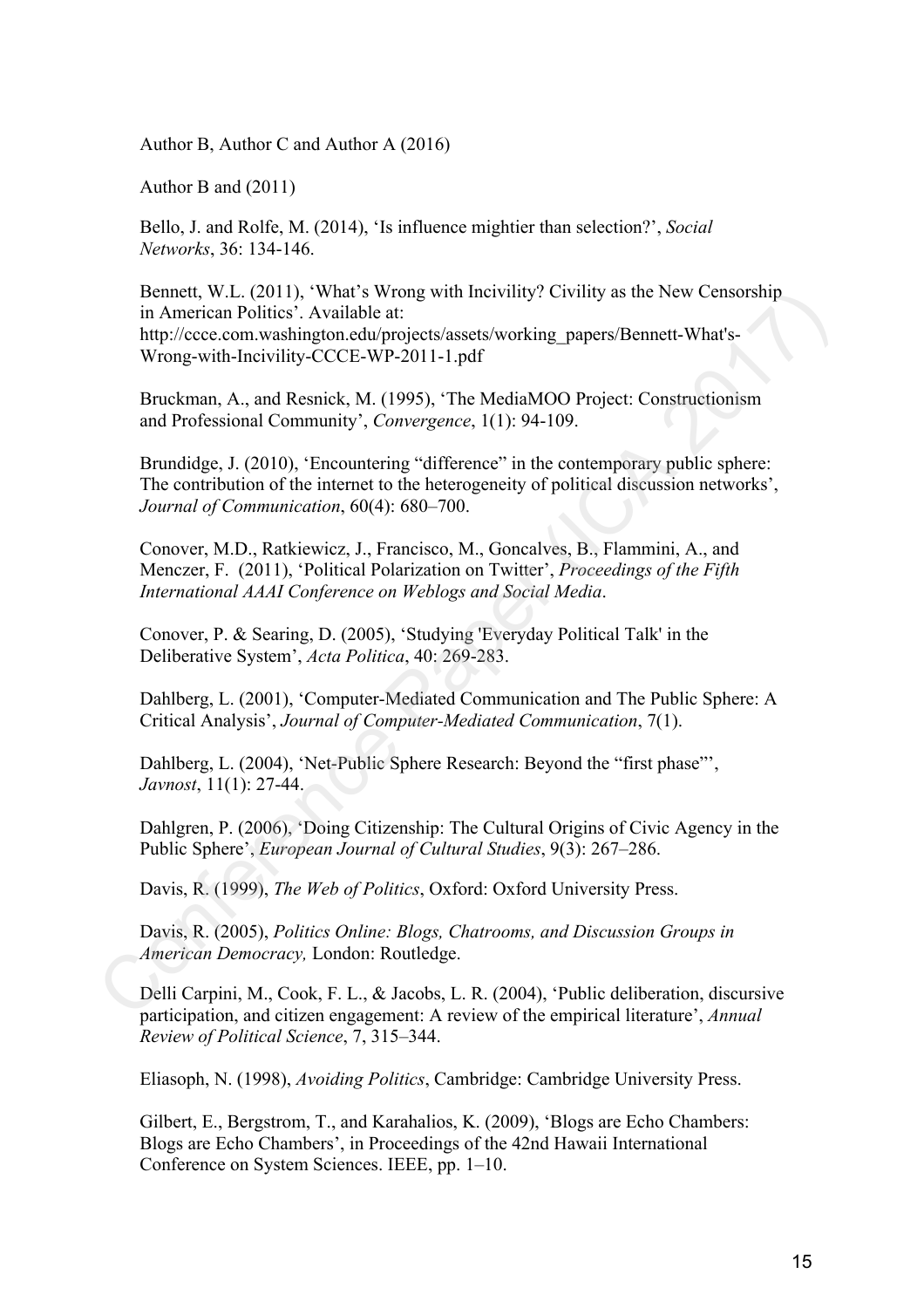Habermas, J. (1974), *Theory and Practice,* London: Heinemann.

Hargittai, E., Gallo, J. and Kane, M. (2007), 'Cross-Ideological discussions among conservative and liberal bloggers', *Public Choice,* 134(1–2): 67–86.

Himelboim, I., McCreery, S. and Smith, M. (2013), 'Birds of a Feather Tweet Together: Integrating Network and Content Analyses to Examine Cross-Ideology Exposure on Twitter', *Journal of Computer-Mediated Communication*, 18(2): 40-60.

John, N.A. and Dvir-Girsman, S. (2015), '"I Don't Like You Any More": Facebook Unfriending by Israelis During the Israel–Gaza Conflict of 2014', *Journal of Communication*, 65(6): 953–974). John, N.A. and Dvir-Girsman, S. (2015), ""I Don't Like You Any More": Facebook<br>Unfriending by Israelis During the Israel-Gaza Conflict of 2014', Journal of<br>Communication, 65(6): 953-974).<br>Kies, R. (2010), *Promises and Li* 

Kies, R. (2010), *Promises and Limits of Web-deliberation*, Basingstoke: Palgrave.

Kim, J. and Kim, E.J. (2008), 'Theorizing Dialogic Deliberation: Everyday Political Talk as Communicative Action and Dialogue', *Communication Theory*, 18(1): 51-70.

Linbaugh, R. (2011), 'Civility is the New Censorship', Transcript January 13. http://www.rushlimbaugh.com/home/daily/site\_011311/content/01125108.guest.html.

Lorentzen, D.G. (2014), 'Polarisation in Political Twitter Conversations", *ASLIB Proceedings*, 66(3): 329-341.

McAfee, N. (2000), *Habermas, Kristeva, and citizenship*, Ithaca, NY: Cornell University Press.

Mutz, D.C. (2006), *Hearing the Other Side*, New York: Cambridge University Press.

Mutz, D. C., and Martin, P. S. (2001), Facilitating Communication Across Lines of Political Difference: The Role of Mass Media, *American Political Science Review*, 95: 97–114.

Mutz, D. (2015), *In Your Face Politics: the consequences of uncivil media*, Princeton: Princeton University Press.

Noelle-Neumann, E. (1984), *The Spiral of Silence: Public Opinion, Our Social Skin*, Chicago: University of Chicago Press.

Oldenburg, R. (1999), *The Great Good Place*, Marlow: New York.

Papacharissi, Z. (2004), 'Democracy On‐line: Civility, Politeness, and the Democratic Potential of On‐line Political Discussion Groups', *New Media & Society*, 6(2): 259– 284.

Price, V., & Cappella, J. N. (2002), 'Online deliberation and its influence: The electronic dialogue project in campaign 2000', *IT & Society*, 1(1): 303–329.

Putnam, R. (2000), *Bowling Alone,* New York: Simon & Schuster.